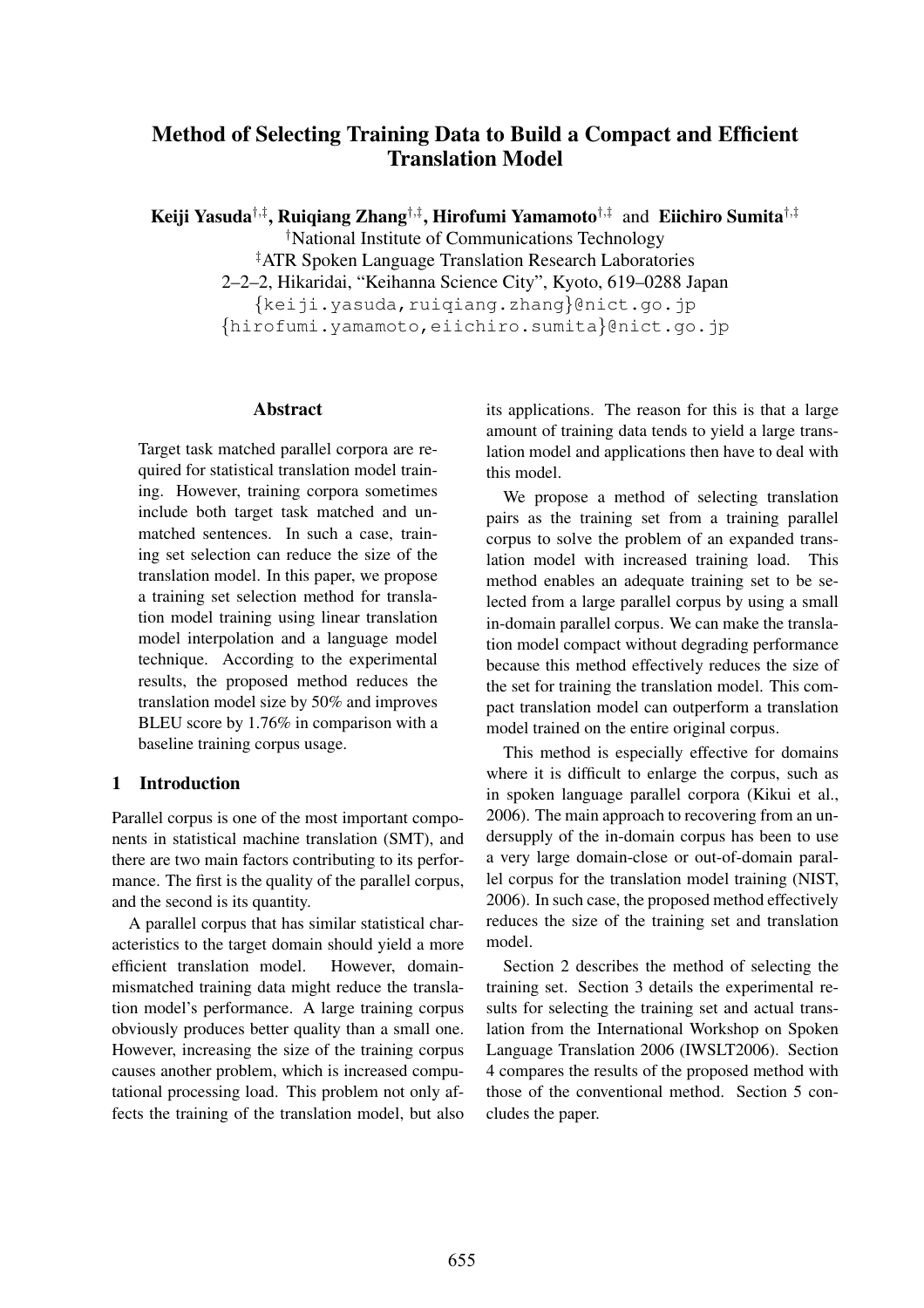

Figure 1: Framework of method.

### 2 Method

Our method use a small in-domain parallel corpus and a large out-of-domain parallel corpus, and it selects a number of appropriate training translation pairs from the out-of-domain parallel corpus. Figure 1 is a flow diagram of the method. The procedure is as follows:

- 1. Train a translation model using the in-domain parallel corpus.
- 2. Train a language model using the source language side or/and target language side of the in-domain corpus.
- 3. Calculate the word perplexity for each sentence (in source language side or/and target language side) in the out-of-domain corpus by using the following formulas.

$$
PP_e = P_e(S_e)^{-\frac{1}{n_e}} \tag{1}
$$

where  $PP_e$  is the target language side perplexity, and  $P_e$  is the probability given by the target side language model.  $S_e$  is the target language sentence in the parallel corpus, and  $n_e$  is the number of words in the sentence.

We can also calculate the perplexity in the source language  $(PP<sub>f</sub>)$  in the same way.

$$
PP_f = P_f(S_f)^{-\frac{1}{n_f}} \tag{2}
$$

If we use perplexities in both languages, we can calculate average perplexity  $(PP_{e+f})$  by using the following formula.

$$
PP_{e+f} = (PP_e \times PP_f)^{\frac{1}{2}} \tag{3}
$$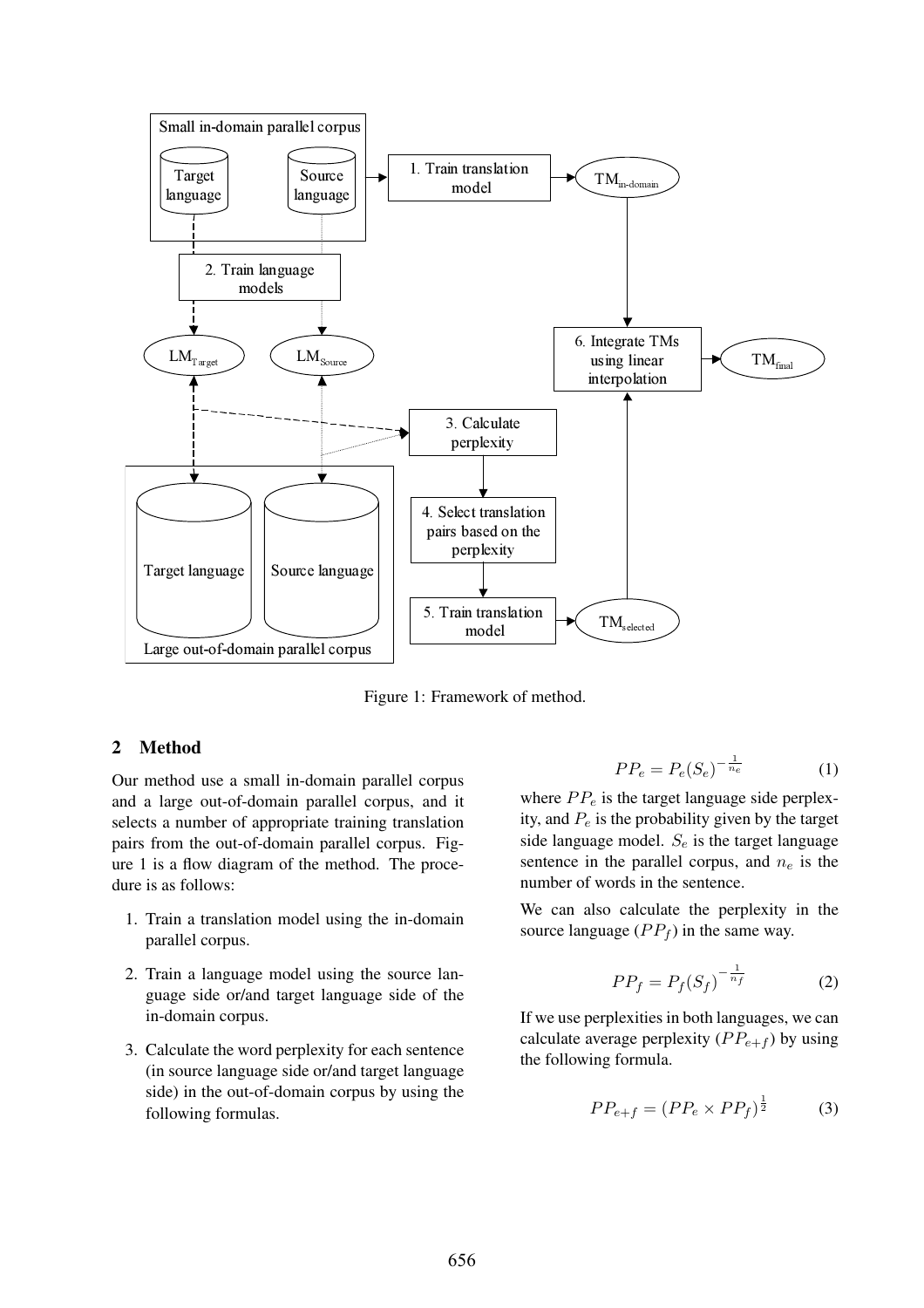|                                  | # of sentences |      | # of words |                                     | Explanation                                                                                |  |
|----------------------------------|----------------|------|------------|-------------------------------------|--------------------------------------------------------------------------------------------|--|
|                                  |                |      |            | English   Chinese English   Chinese |                                                                                            |  |
| $In$ -domain<br>parallel corpus  | 40 K           | 40 K | 320 K I    | 301 K                               | <b>Basic Travel Expressions Corpus</b>                                                     |  |
| Out-of-domain<br>parallel corpus | 2.5M           | 2.5M | 62 M       | 54 M                                | LDC corpus (LDC 2002T01, LDC2003T17, LDC2004T07,<br>LDC2004T08, LDC2005T06 and LDC2005T10) |  |

Table 1: Size of parallel corpora

- 4. Select translation pairs from the out-of-domain parallel corpus. If the perplexity is smaller than the threshold, use translation pairs as the training set. Otherwise, discard the translation pairs.
- 5. Train a translation model by using the selected translation pairs.
- 6. Integrate the translation model obtained in 1 and 6 by linear interpolation.

## 3 Experiments

We carried out statistical machine translation experiments using the translation models obtained with the proposed method.

### 3.1 Framework of SMT

We employed a log-linear model as a phrase-based statistical machine translation framework. This model expresses the probability of a target-language word sequence (e) of a given source language word sequence  $(f)$  given by

$$
P(e|f) = \frac{\exp\left(\sum_{i=1}^{M} \lambda_i h_i(e, f)\right)}{\sum_{e'} \exp\left(\sum_{i=1}^{M} \lambda_i h_i(e', f)\right)}
$$
(4)

where  $h_i(e, f)$  is the feature function,  $\lambda_i$  is the feature function's weight, and  $M$  is the number of features. We can approximate Eq. 4 by regarding its denominator as constant. The translation results  $(\hat{e})$ are then obtained by

$$
\hat{e}(f, \lambda_1^M) = \operatorname{argmax}_e \sum_{i=1}^M \lambda_i h_i(e, f) \qquad (5)
$$

### 3.2 Experimental conditions

### 3.2.1 Corpus

We used data from the Chinese-to-English translation track of the IWSLT 2006(IWSLT, 2006) for

the experiments. The small in-domain parallel corpus was from the IWSLT workshop. This corpus was part of the ATR Bilingual Travel Expression Corpus (ATR-BTEC) (Kikui et al., 2006). The large out-of-domain parallel corpus was from the LDC corpus (LDC, 2007). Details on the data are listed in Table 1. We used the test set of the IWSLT2006 workshop for the evaluation. This test set consisted of 500 Chinese sentences with eight English reference translations per Chinese sentence.

For the statistical machine-translation experiments, we first aligned the bilingual sentences for preprocessing using the Champollion tool (Ma, 2006). We then segmented the Chinese words using Achilles (Zhang et al., 2006). After the segmentation, we removed all punctuation from both English and Chinese corpuses and decapitalized the English corpus. We used the preprocessed data to train the phrase-based translation model by using GIZA++ (Och and Ney, 2003) and the Pharaoh tool kit (Koehn et al., 2003).

### 3.2.2 Features

We used eight features (Och and Ney, 2003; Koehn et al., 2003) and their weights for the translations.

- 1. Phrase translation probability from source language to target language (weight  $= 0.2$ )
- 2. Phrase translation probability from target language to source language (weight  $= 0.2$ )
- 3. Lexical weighting probability from source language to target language (weight  $= 0.2$ )
- 4. Lexical weighting probability from source target to language weight  $= 0.2$ )
- 5. Phrase penalty (weight  $= 0.2$ )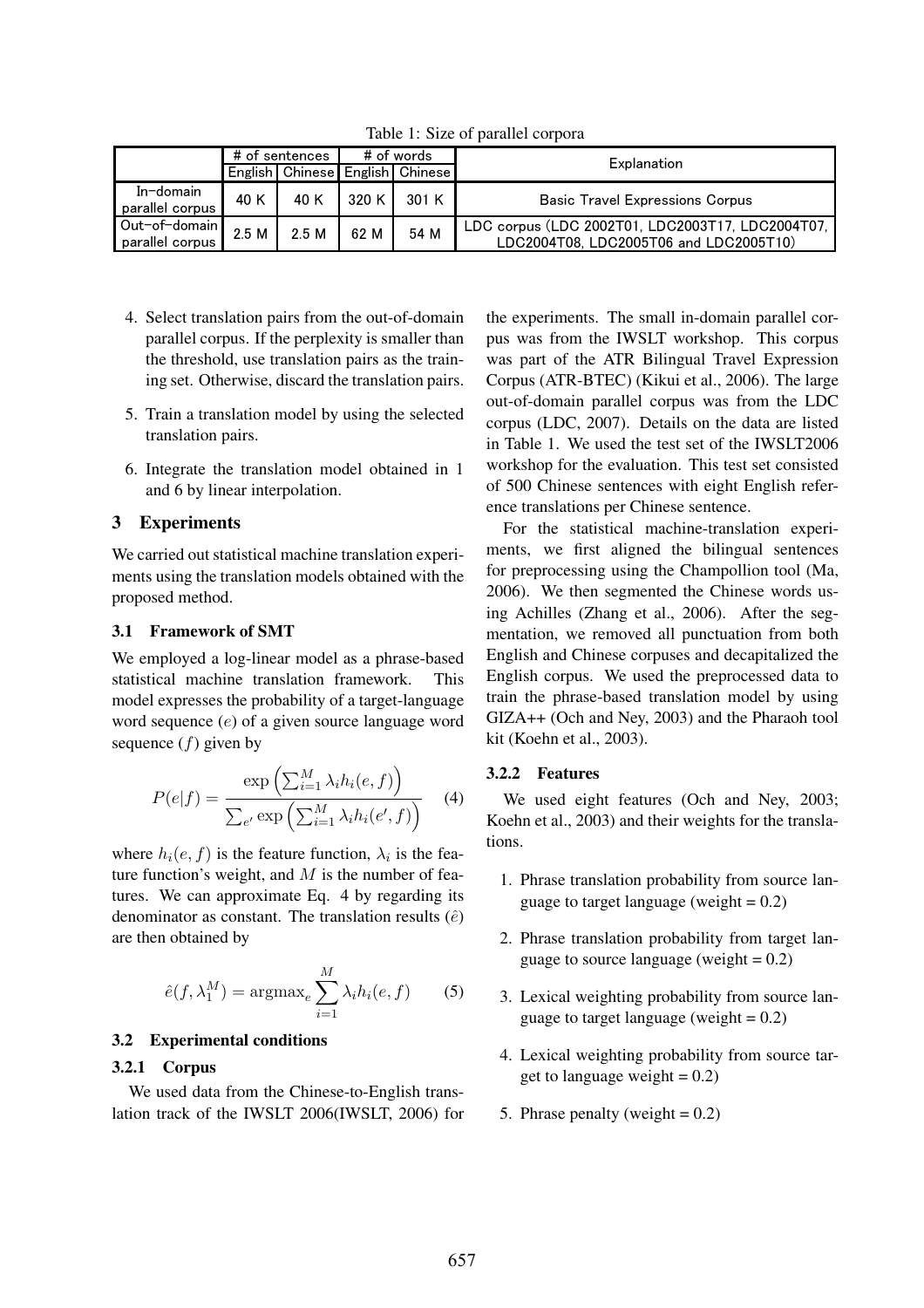- 6. Word penalty (weight  $= -1.0$ )
- 7. Distortion weight (weight  $= 0.5$ )
- 8. Target language model probability (weight = 0.5)

According to a previous study, the minimum error rate training (MERT) (Och, 2003), which is the optimization of feature weights by maximizing the BLEU score on the development set, can improve the performance of a system. However, the range of improvement is not stable because the MERT algorithm uses random numbers while searching for the optimum weights. As previously mentioned, we used fixed weights instead of weights optimized by MERT to remove its unstable effects and simplify the evaluation.

### 3.2.3 Linear interpolation of translation models

The experiments used four features (Feature # 1 to 4 in 3.2.2) as targets for integration. For each feature, we applied linear interpolation by using the following formula.

$$
h(e, f) = \mu_{out} h_{out}(e, f) + (1 - \mu_{out}) h_{in}(e, f)
$$
 (6)

Here,  $h_{in}(e, f)$  and  $h_{out}(e, f)$  are features trained on the in-domain parallel corpus and out-of-domain corpus, respectively.  $\mu_{out}$  is the weight for the feature trained on the out-of-domain parallel corpus.

#### 3.2.4 Language model

We used a Good-Turing (Good, 1953) 3-gram language model for data selection.

For the actual translation, we used a modified Kneser-Ney (Chen and Goodman, 1998) 3 gram language model because modified Kneser-Ney smoothing tended to perform better than the Good-Turing language model in this translation task. For training of the language model, only the English side of the in-domain corpus was used. We used the same language model for the entire translation experiment.

#### 3.3 Experimental results

#### 3.3.1 Translation performance

Figure 2 and 3 plot the results of the experiments. The horizontal axis represents the weight for the outof-domain translation model, and the vertical axis



Figure 2: Results of data selection and linear interpolation (BLEU)

represents the automatic metric of translation quality (BLEU score (Papineni et al., 2002) in Fig. 2, and NIST score (NIST, 2002) in Fig. 3). Thick straight broken lines in the figures indicate automatic scores of a baseline system. This base line system was trained on the in-domain and all of the outof-domain corpus (2.5M sentence pairs). These data were concatenated before training; then one model was trained without linear interpolation. The five symbols in the figures represent the sizes (# of sentence pairs) of the selected parallel corpus. Here, the selection was carried out by using Eq. 1. For automatic evaluation, we used the reference translation with a case unsensitive and no-punctuation setting. Hence, higher automatic scores indicate better translations; the selected corpus size of 1.2M  $(\times)$ indicates the best translation quality in Fig. 2 at the point where the weight for the out-of-domain translation model is 0.7.

In contrast to Fig. 2, Fig. 3 shows no improvements to the NIST score by using the baseline outof-domain usage. The optimal weights for each corpus size are different from those in Fig. 2. However, there is no difference in optimal corpus size; i.e., the selected corpus size of 1.2M gives the best NIST score.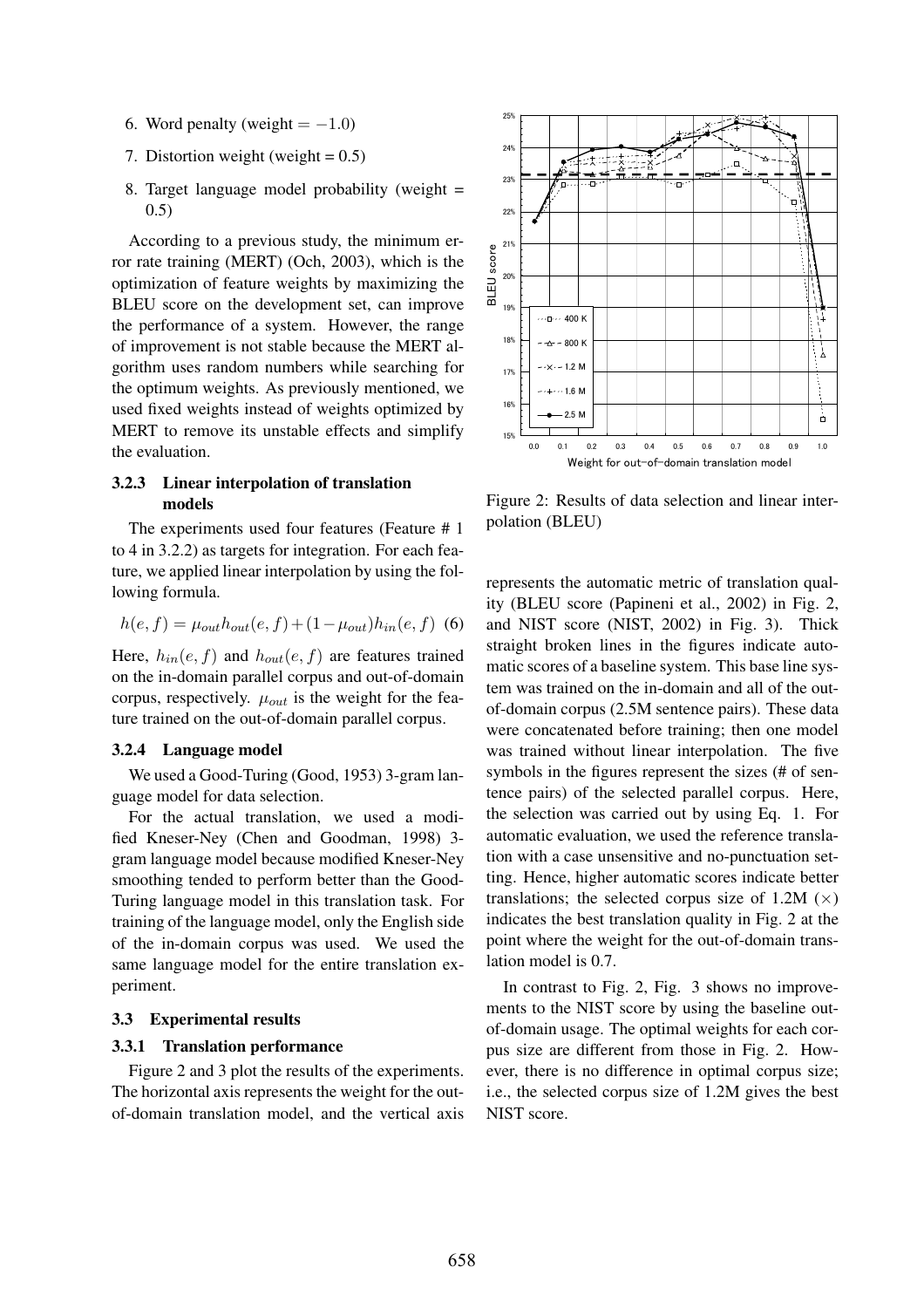

Figure 3: Results of data selection and linear interpolation (BLEU)

Table 2: Size of integrated phrase tables

|      | Corpus size<br>(Sentence pairs) | Size of phrase table<br>(Bytes) |  |
|------|---------------------------------|---------------------------------|--|
|      | In-domain Out-of-domain         |                                 |  |
| 40 K |                                 | 14 M                            |  |
| 40 K | 1.2 M                           | 917 M                           |  |
|      | 25 M                            |                                 |  |

#### 3.3.2 Size of the translation models

Table 2 lists the sizes of the translation models of the baseline and optimum-size training corpus. The size of the phrase table is the uncompressed file size of the phrase table trained by the Pharaoh tool kit. As the table indicates, our method reduced the model sizes by 50%.

This reduction had a positive effect on the computational load of decoding.

#### 3.3.3 Equations for the selection

The experiments described above used only target language side information, i.e., Eq. 1, for the data selection. Here, we compare selection performances of Eqs. 1, 2, and 3. Table 3 shows the results. The first row shows the results of using only the indomain parallel corpus. The second row shows results of the baseline. The third row shows the results of using linear interpolation without data selection. Comparing the results for the three equations, we see that Eq. 1 gives the best performance. It outperforms not only the baseline but also the results obtained by using all of the (2.5M) out-of-domain data and linear interpolation.

The results of using source language side information (Eq. 2) and information from both language sides (Eq. 3) still showed better performance than the baseline system did.

#### 4 Comparison with conventional method

There are few studies on data selection for translation model training. Most successful and recent study was that of (Lu et al., 2007). They applied the TF\*IDF framework to translation model training corpus selection. According to their study, they obtained a 28% translation model size reduction (A 2.41G byte model was reduced to a 1.74G byte model) and 1% BLEU score improvement (BLEU score increased from 23.63% to 24.63%). Although there results are not directly comparable to ours [??] because of the differences in the experimental setting, our method outperforms theirs for both aspects of model size reduction and translation performance improvement (50% model size reduction and 1.76% BLEU score improvement).

#### 5 Conclusions

We proposed a method of selecting training sets for training translation models that dramatically reduces the sizes of the training set and translation models.

We carried out experiments using data from the Chinese-to-English translation track of the IWSLT evaluation campaign. The experimental results indicated that our method reduced the size of the training set by 48%. The obtained translation models were half the size of the baseline.

The proposed method also had good translation performance. Our experimental results demonstrated that an SMT system with a half-size translation model obtained with our method improved the BLEU score by 1.76%. (Linear interpolation improved BLEU score by 1.61% and data selection improved BLEU score by an additional 0.15%.)